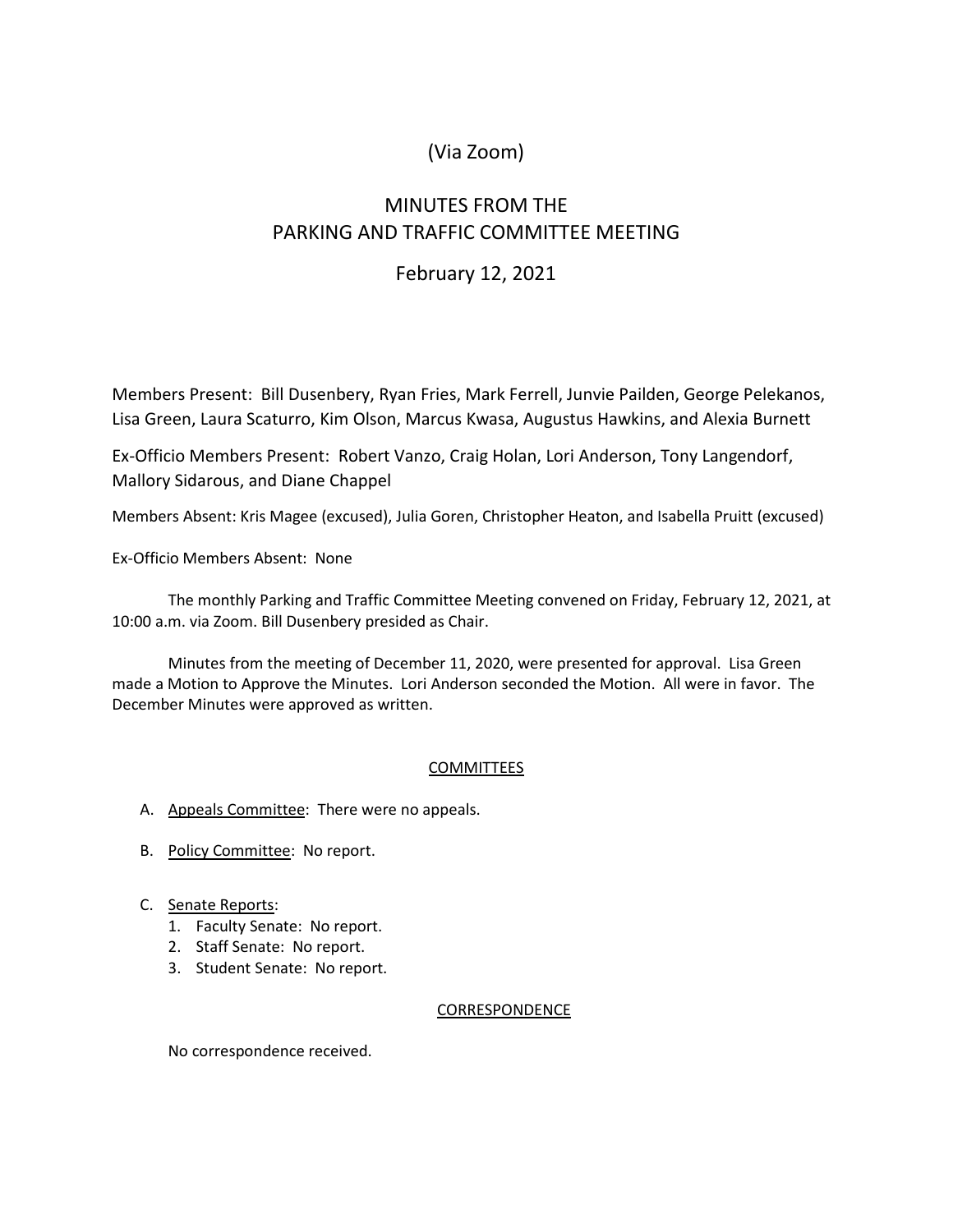#### OLD BUSINESS

- A. Initiatives Assigned to Facilities Management or Telecommunications: There are no initiatives assigned at this time.
- B. Motorist Assistance, Citation, Towing Monthly Report, and Moving Violation Statistics, and EV Charging Data: Tony reported not much of a change between December, 2020, and January, 2021.
- C. Campus Construction Update: (Parking Related) Facilities Management: Craig Holan reported winter is making its appearance and compressing itself into 10 days. We are working with Parking and have decided not to clear some of the lots that are sitting empty in order to save some money.

#### NEW BUSINESS

A. Lot Census – Permit Upgrade Update: Tony reported the census shows that there are numerous open spaces in the green lots available for upgrade. On January  $27<sup>th</sup>$ , we opened up for individuals to upgrade to a green permit. Within a short period of time we upgraded 422 green permits and also had an additional 79 green permits bought, for a total of 501.

The Vaccine program will begin on Tuesday, February 16, 2021, in the Student Fitness Center. We will not ticket the brown lot on the days the Vaccine program is in operation.

Tony reported they also sold 15 brown permits with 130 brown permits upgrading to green.

Our total revenue from the upgrade allowance was \$20,000.

B. Bond Model Update: Tony reported that the early talks concerning the Bond Model showed that 75% of the students were on campus with 25% of the students learning online at the beginning of Fall, 2019. This Fall, 2020, we are at 30% on campus and 70% online. Our Bond Model follows the life of the bonds for our construction projects so they project out about 20 years. Bill Dusenbery added that Parking does not receive state money. Bob explained to the new parking members that there are (5) five areas on campus that are funded debt. They are the MUC, Textbook Services, Fitness Center, Housing, and Parking.

Bob added that the loss in revenue may begin to be reflected in Fiscal 2022 permit prices. Some of the increase can be pushed into future years to spread the increase out and keep the permits prices as low as we can. Maintenance does need to continue on the lots to keep them in good repair.

#### **ANNOUNCEMENTS**

Bob Vanzo announced that Bill Dusenbery began as the new Chair for our December, 2020 meeting. Marcus Kwasa is our new Vice Chair. Bill Dusenbery is continuing as Chair of the Appeals Committee. Kim Olson is continuing as our Chair of the Policy Committee.